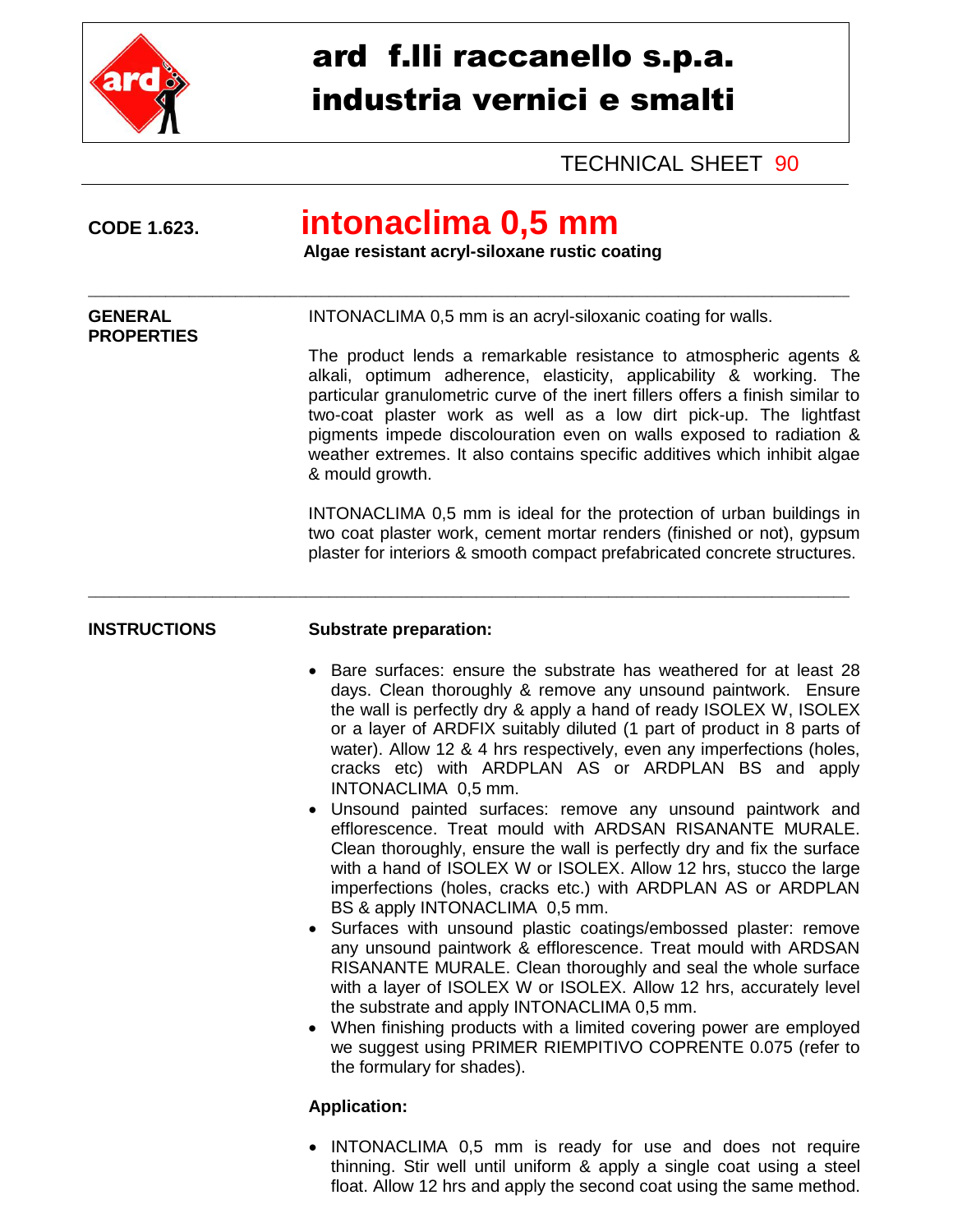Before the product "films", use a plastic/sponge trowel to smooth the surface and obtain the desired effect.

- Do not apply at ambient/substrate temperatures below  $+5^{\circ}$ C or above 35°C. Avoid applying in direct sunlight.
- After application, exterior surfaces must be protected from rain until perfectly dry, usually after 48 hrs at 20° C.
- Wash equipment immediately after use with water.
- Walls with efflorescence or subject to rising damp must be restored before application in order to guarantee adherence.
- When different batches are used, we recommend mixing the products accurately to avoid differences in colour.
- When applying on extensive surfaces apply "wet-on-wet" to avoid shadowing.
- Store in cool, frost proof premises.
- Use in compliance with the current Health & Safety regulations. Dispose of spent material/containers according to the same.
- INTONACLIMA 0.5 mm can be tinted with the 16COLOURS tinting system pastes.
- Refer to the PSDS for further details.

#### **TECHNICAL PROPERTIES**

| NATURE OF BINDER                               |                       |               | Acryl siloxanic polymers           |
|------------------------------------------------|-----------------------|---------------|------------------------------------|
| <b>COLOUR</b>                                  |                       |               | <b>Tinting system hues</b>         |
| <b>MASS VOLUME</b>                             |                       |               | 1700 - 1790 g/l                    |
| DYNAMIC VISCOSITY                              |                       |               | $160.000 \pm 220.000$ cP           |
| UV RESISTANCE                                  |                       |               | Sup. 3rd grade Grey scale          |
| <b>ALKALI RESISTANCE</b>                       |                       |               | No structural/chromatic variation  |
| DRYING AT 20°C                                 | <b>TOUCH DRY</b>      |               | 4 hrs                              |
|                                                | <b>THROUGH DRYING</b> |               | 48 hrs                             |
| PERMEABILITY (WATER VAPOUR)                    | EN ISO 7783-1 & 2     | $S_d$         | $0,375$ m                          |
|                                                |                       | Class         | $V2$ (average)                     |
| CAPILLARY ABSORBTION & WATER PERMEABILITY      | EN1062-3              | W             | 0,048 kg/m <sup>2</sup> $\sqrt{t}$ |
|                                                |                       | Class         | $W_3$ (low)                        |
| ADHESION FOR DIRECT TRACTION                   | <b>EN 1542</b>        | <b>RESULT</b> | Complies (adhesion $\geq$ 0,3 Mpa) |
| <b>DURABILITY</b>                              | EN 13687-3            | <b>RESULT</b> | Complies (adhesion $\geq$ 0,3 Mpa) |
| THERMAL CONDUCTIVITY                           | <b>EN 1745</b>        | λ10DRY [W/MK] | 1,013                              |
| <b>FLASH POINT</b>                             | EN 13501-1            |               | <b>Class C</b>                     |
| HAZARDOUS SUBSTANCES                           |                       | RESULT        | <b>Complies</b>                    |
| In compliance with the UNI EN 15824 CE Marking |                       |               |                                    |

\_\_\_\_\_\_\_\_\_\_\_\_\_\_\_\_\_\_\_\_\_\_\_\_\_\_\_\_\_\_\_\_\_\_\_\_\_\_\_\_\_\_\_\_\_\_\_\_\_\_\_\_\_\_\_\_\_\_\_\_\_\_\_\_\_\_\_\_\_\_\_\_\_\_\_\_\_\_\_\_\_\_\_\_

\_\_\_\_\_\_\_\_\_\_\_\_\_\_\_\_\_\_\_\_\_\_\_\_\_\_\_\_\_\_\_\_\_\_\_\_\_\_\_\_\_\_\_\_\_\_\_\_\_\_\_\_\_\_\_\_\_\_\_\_\_\_\_\_\_\_\_\_\_\_\_\_\_\_\_\_\_\_\_\_\_\_\_\_\_\_

**YIELD** Coverage varies from 0,5 to 1m<sup>2</sup>/kg according to the conditions of the substrate & desired thickness.

# **SPECIFICATION ITEM**

### **TENDER** ALGAE RESISTANT ACRYLIC-SILOXANE RUSTIC COATING

Float application on pretreated surfaces of rustic pigmented coating based on binders in aqueous dispersion, mineral chargers & outdoor resistant light-fast pigments type INTONACLIMA 0,5 mm - with a consumption varying from 1 to 2 kg/m² according to the conditions of the substrate & desired thickness.

 $€/m^2$ 

The data herein were correct at the time of Quality Control and refer to standardized environmental conditions. The same are to be considered as a guide.

\_\_\_\_\_\_\_\_\_\_\_\_\_\_\_\_\_\_\_\_\_\_\_\_\_\_\_\_\_\_\_\_\_\_\_\_\_\_\_\_\_\_\_\_\_\_\_\_\_\_\_\_\_\_\_\_\_\_\_\_\_\_\_\_\_\_\_\_\_\_\_\_\_\_\_\_\_\_\_\_\_\_\_\_\_\_\_\_\_\_\_\_